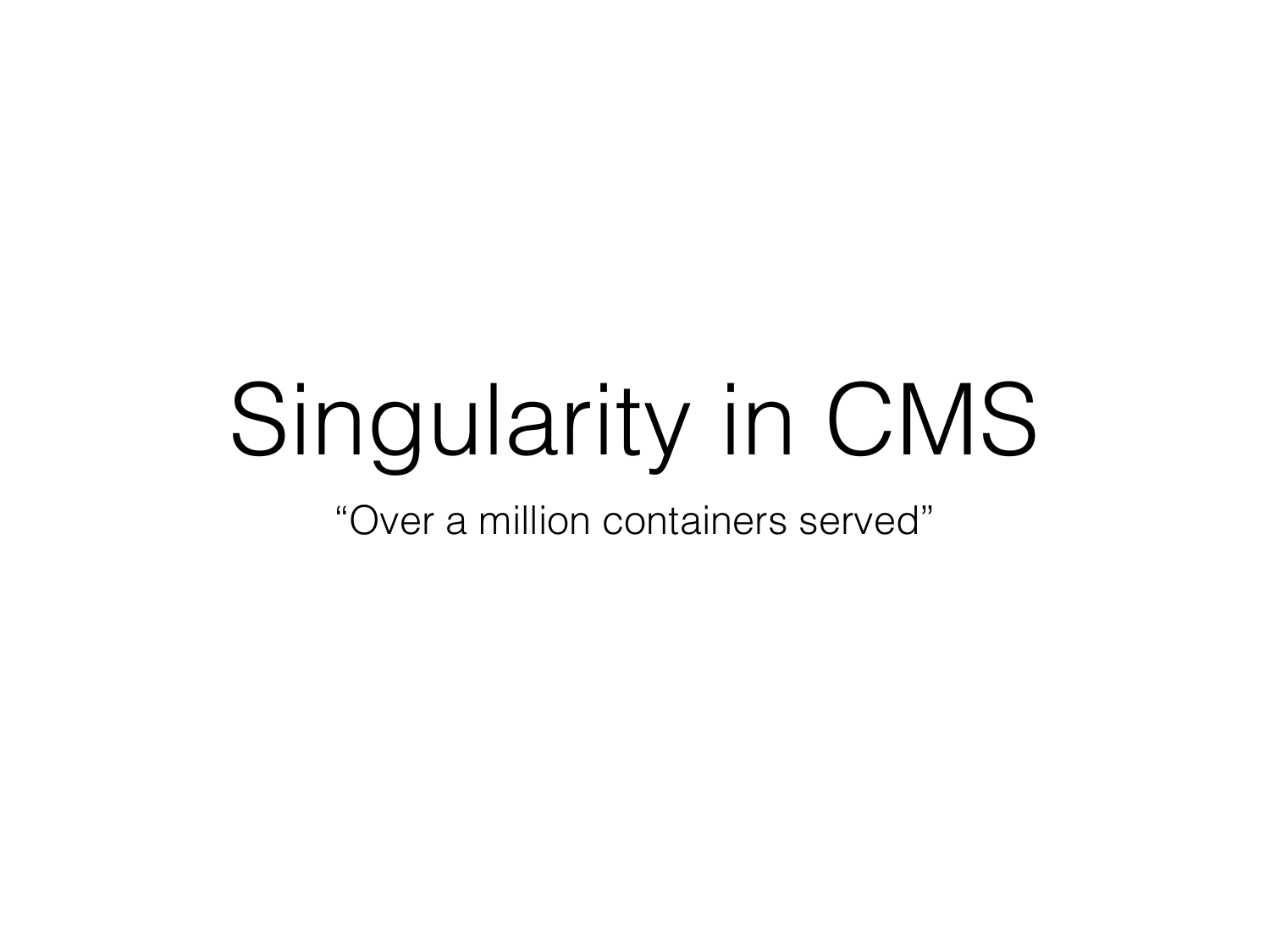## Introduction

- The topic of containers is *broad* and this is a 15 minute talk!
	- I'm filtering out a lot of relevant details, particularly **why** we are using Singularity and e.g., not Docker.
	- *Feel free to grab me after this session for in-depth details*.
- I'm also taking the **CMS-centric view**, even though work was done by many organizations.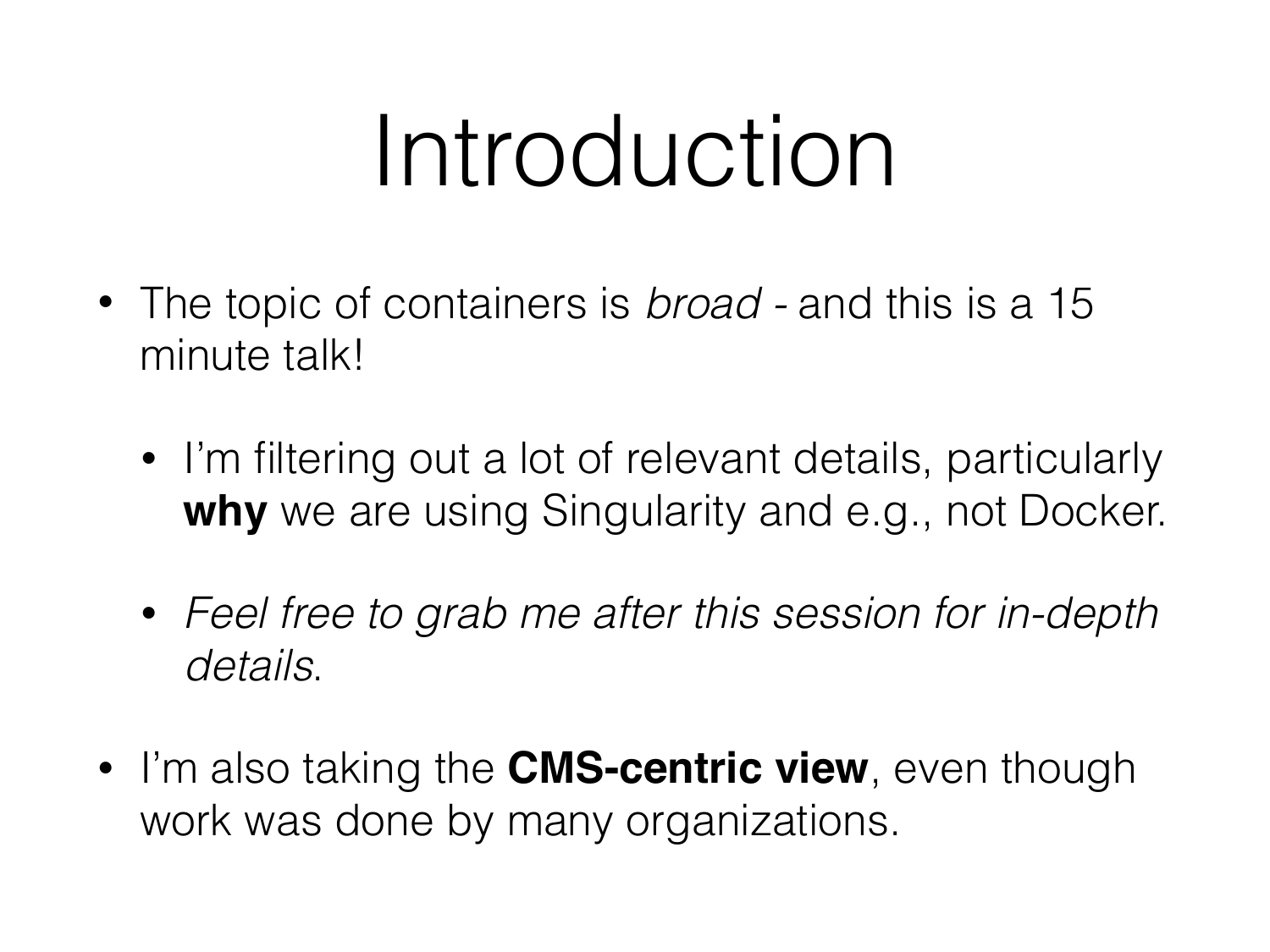#### What problems are we solving?

- Simple **isolation**: Protect pilot from payloads and payloads from each other. Specifically:
	- *File isolation*: pilot determines what files the payloads can read and write.
	- *Process isolation*: payload can only interact with (see, signal, trace) its own processes.
	- There are other kinds of isolation (e.g., resource management, kernel isolation, network isolation) that are useful *but not required*.
- **glexec replacement**: Retire our particularly problematic current solution to isolation.
- **Homogeneous / portable OS environments**: Make user OS environment as minimal and identical as possible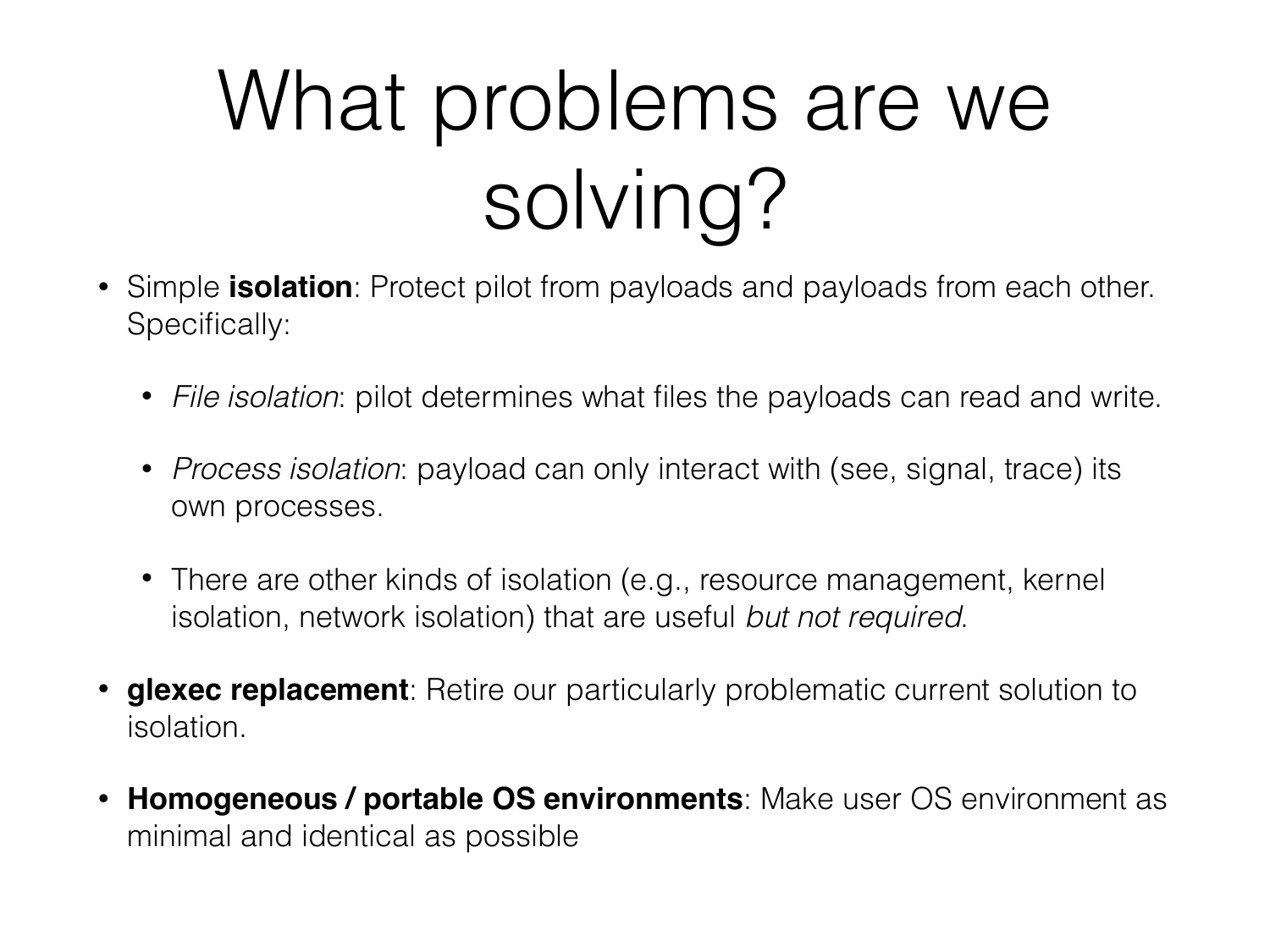## What is Singularity?

- Singularity is a container solution tailored for the HPC use case.
	- It allows for a portable of OS runtime environments.
	- It can provide isolation needed by CMS.
- Simple isolation: Singularity does not do resource management (i.e., limiting memory use), leaving that to the batch system.
- Operations: No daemons, no UID switching; **no edits to config file needed**. "Install RPM and done."
- Goal: User has no additional privileges by being inside container. E.g., disables all setuid binaries inside the container.



#### <http://singularity.lbl.gov>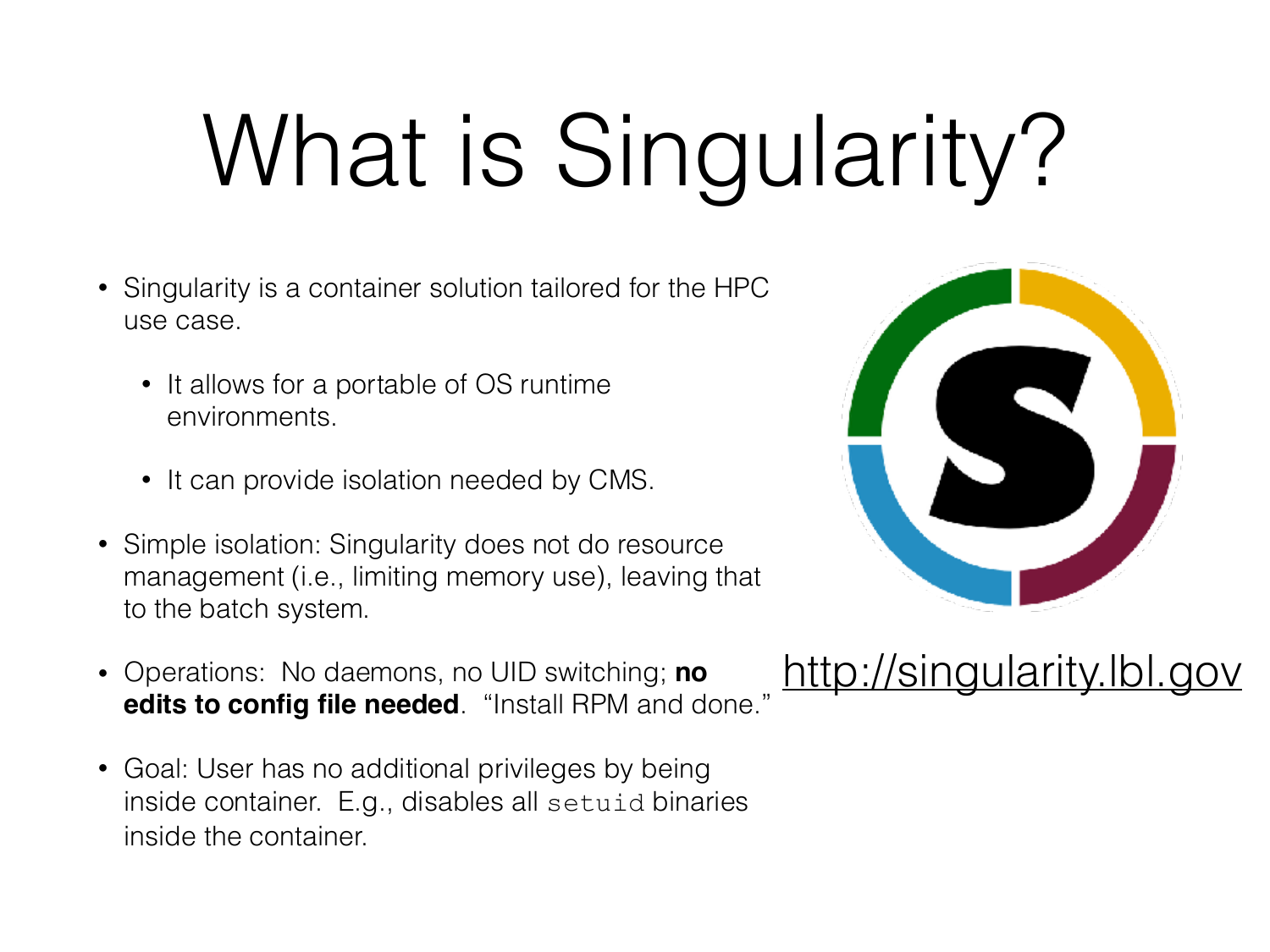## **Who** is in a container?

- Three options when using containers:
	- A: Batch system starts pilot inside a container.
	- B: Pilot starts each payload inside its own container.
	- C: Combine A and B.
- Option A does not meet our isolation goals. **Option B does**.
- It is important to allow sites to do their container work: *must* **keep option C viable**!

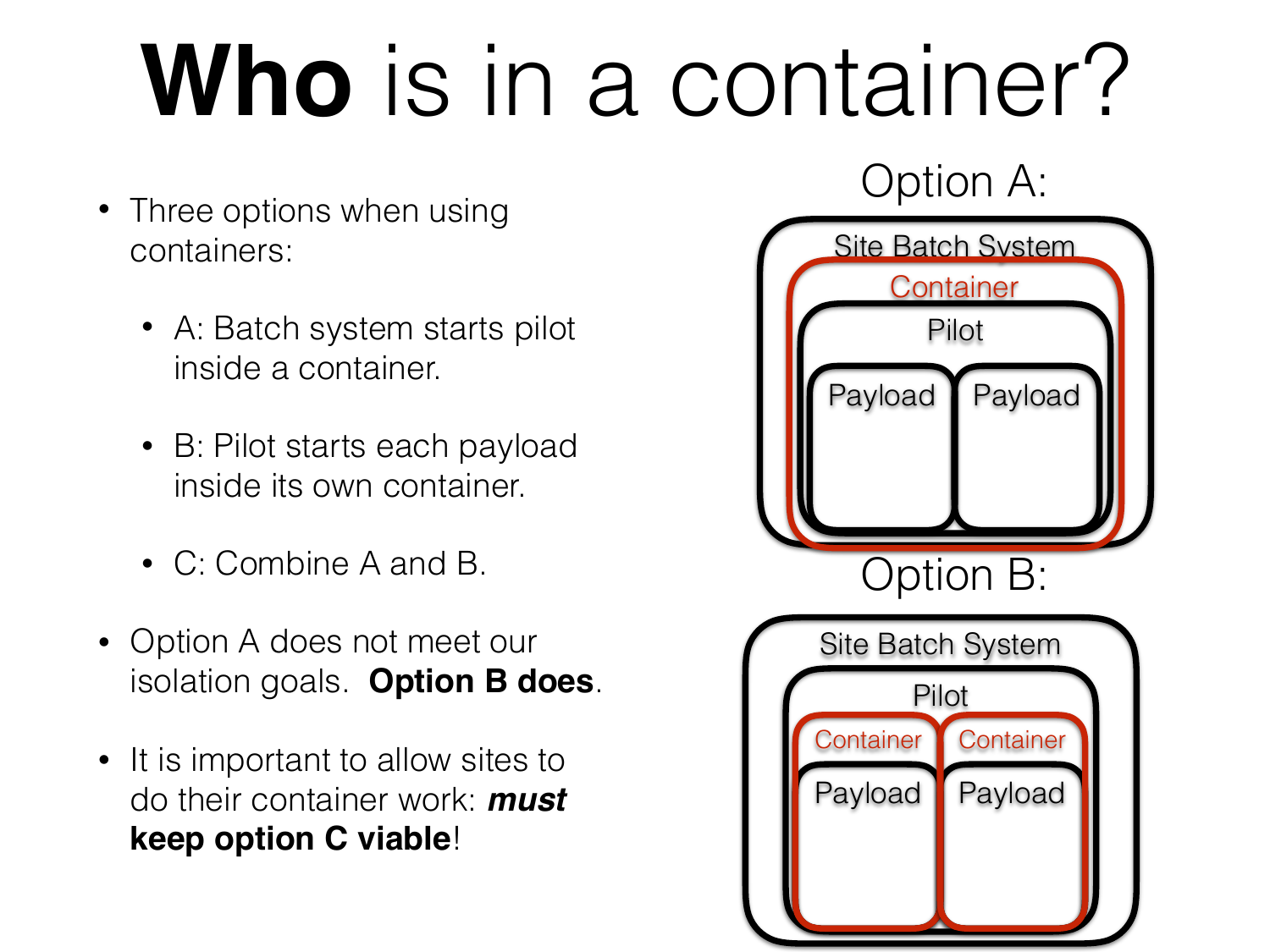#### View From the Worker Node

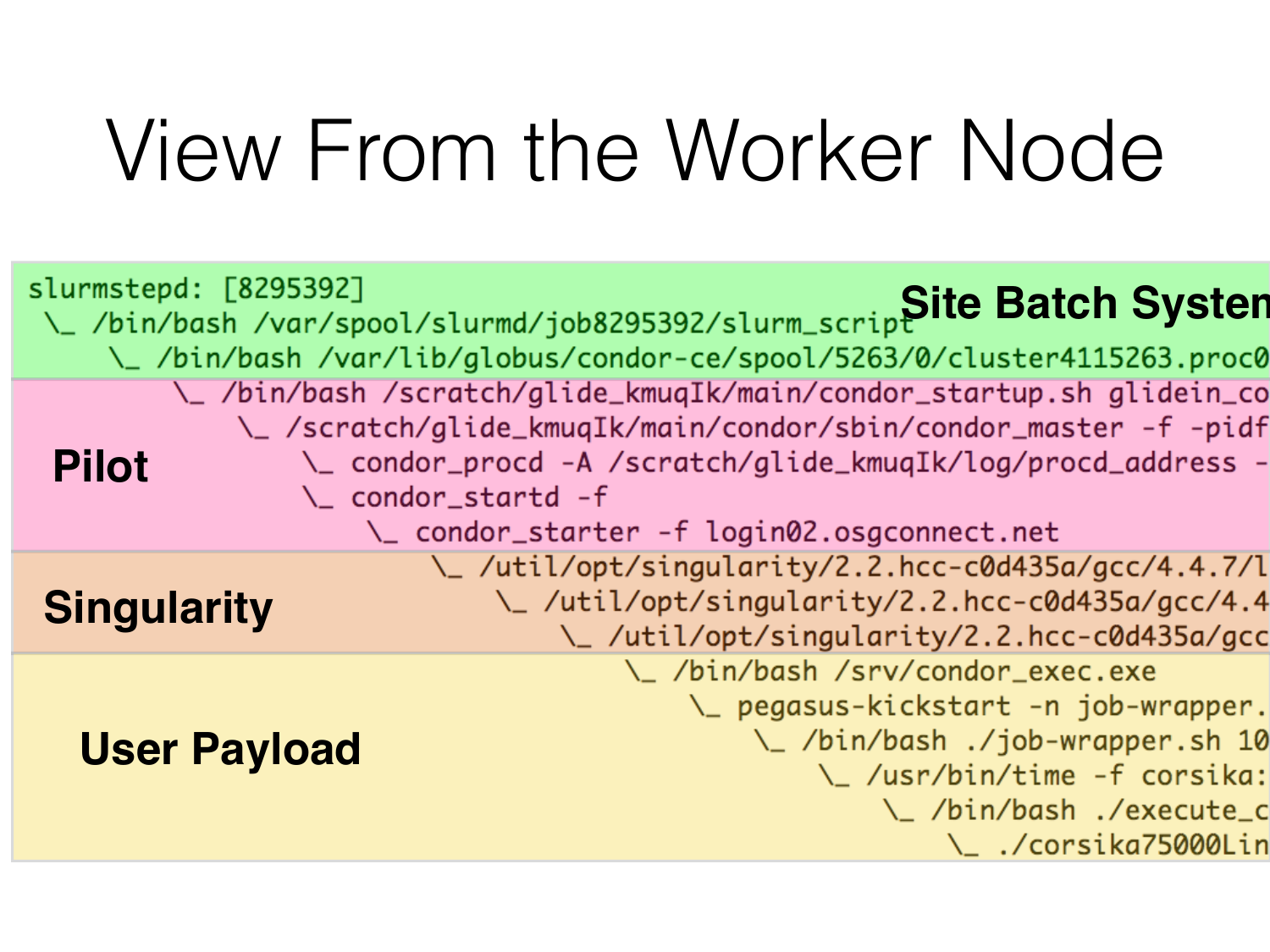# Singularity and CMS

- **Singularity meets the CMS needs** for isolation! WLCG Isolation and Traceability Task Force adopted it as the replacement technology for glexec.
- It also solves a sticky problem for CMS: provides a portable OS environment.
	- CMS *cannot* run its RHEL6 binaries inside a RHEL7 environment. Hence, **CMS**  *cannot* **transition to RHEL7** using our traditional techniques.
	- Using container technologies means the *payload* can run in an arbitrary OS environment, different from the pilot. In fact, the **pilot could start 8 payloads inside 8 different Linux distributions** if it wanted.
- **CMS policy**, starting April 1: **Sites may provide a RHEL7 environment to the pilot** *only if* **they also provide singularity**. Otherwise, CMS may be unable to utilize the site.
- Alternate decide on OS environment at pilot launch is not desirable as it partitions the pool.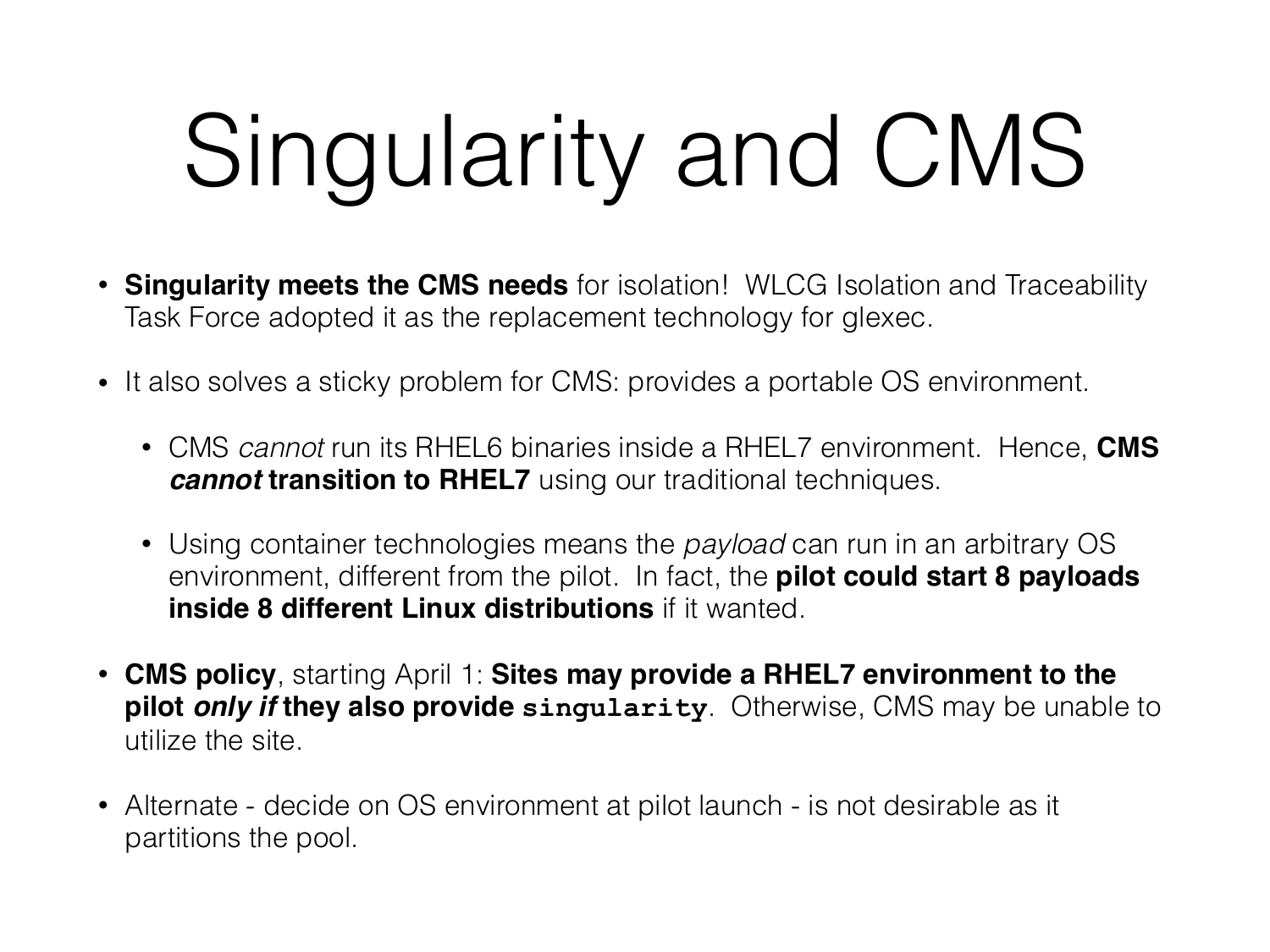# Singularity Integration

- To use Singularity, we need a few things.
- Available at sites:
	- Given it is popular at many HPC centers, **several OSG sites already had it** installed.
	- Available from EPEL, but EPEL version is too old for our use.
	- In ~ November, got permission from OSG Security to ship it in OSG Upcoming repository. Done as of January 2017.
	- **Long-term goal remains to utilize version from EPEL**.
- Integrate with pilot infrastructure:
	- HTCondor can invoke Singularity directly or Singularity can be integrated into the wrapper script.
	- Since there is no separate daemon or UID switching, no code needs to be changed besides job startup! For OSG & CMS, this was about 400 lines of bash.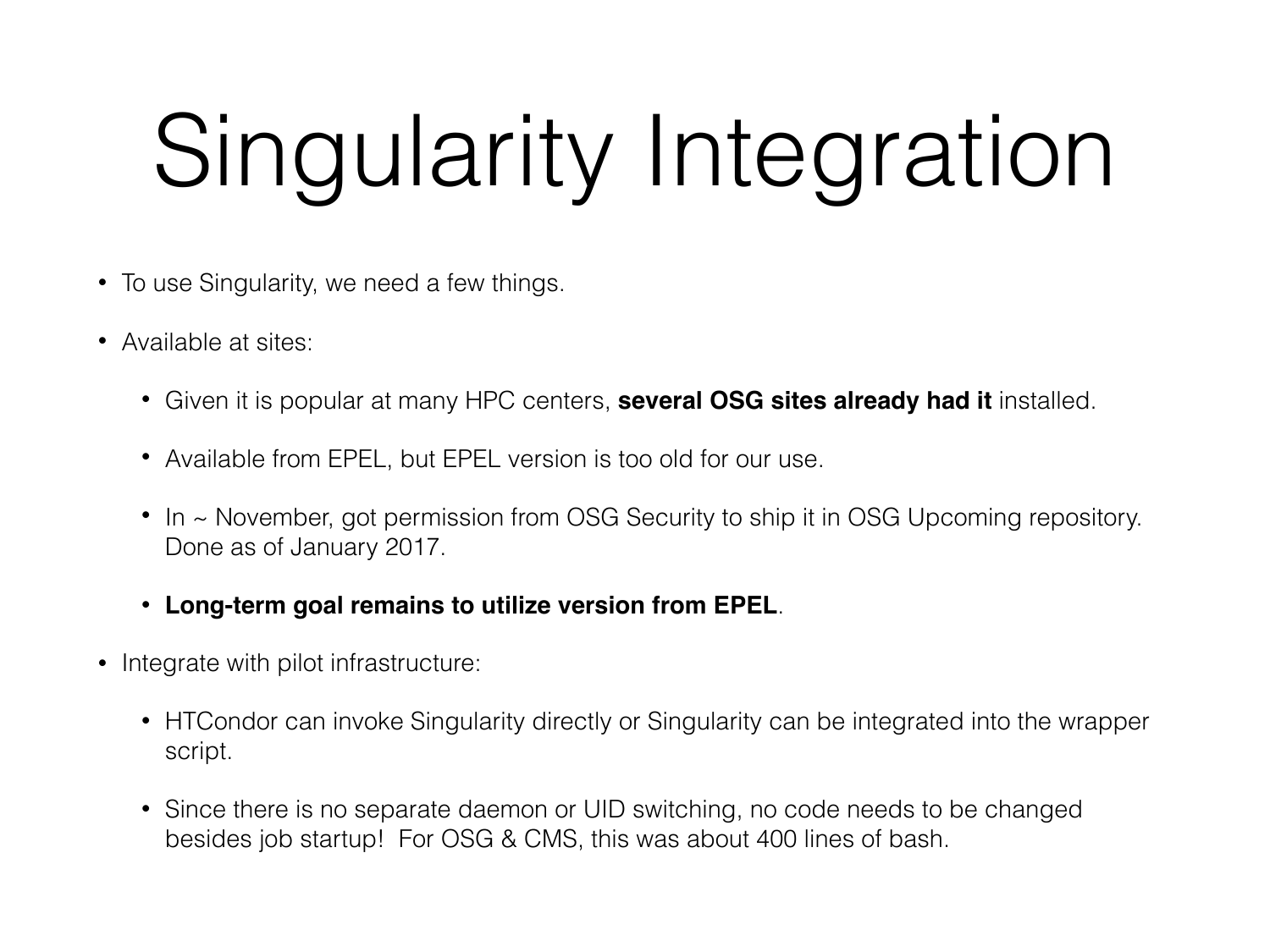## Example Invocation

```
singularity exec --home $PWD:/srv \
       --bind $PWD:/srv \
       --bind /cvmfs \
       --pwd /srv \ 
       --scratch /var/tmp \ 
       --scratch /tmp \ 
       --containall \ 
       /cvmfs/singularity.opensciencegrid.org/bbockelm/cms:rhel6 \ 
       /srv/.osgvo-user-job-wrapper.sh $CMD
```
From: [https://github.com/jamesletts/CMSglideinWMSValidation/blob/master/singularity\\_wrapper.sh](https://github.com/jamesletts/CMSglideinWMSValidation/blob/master/singularity_wrapper.sh)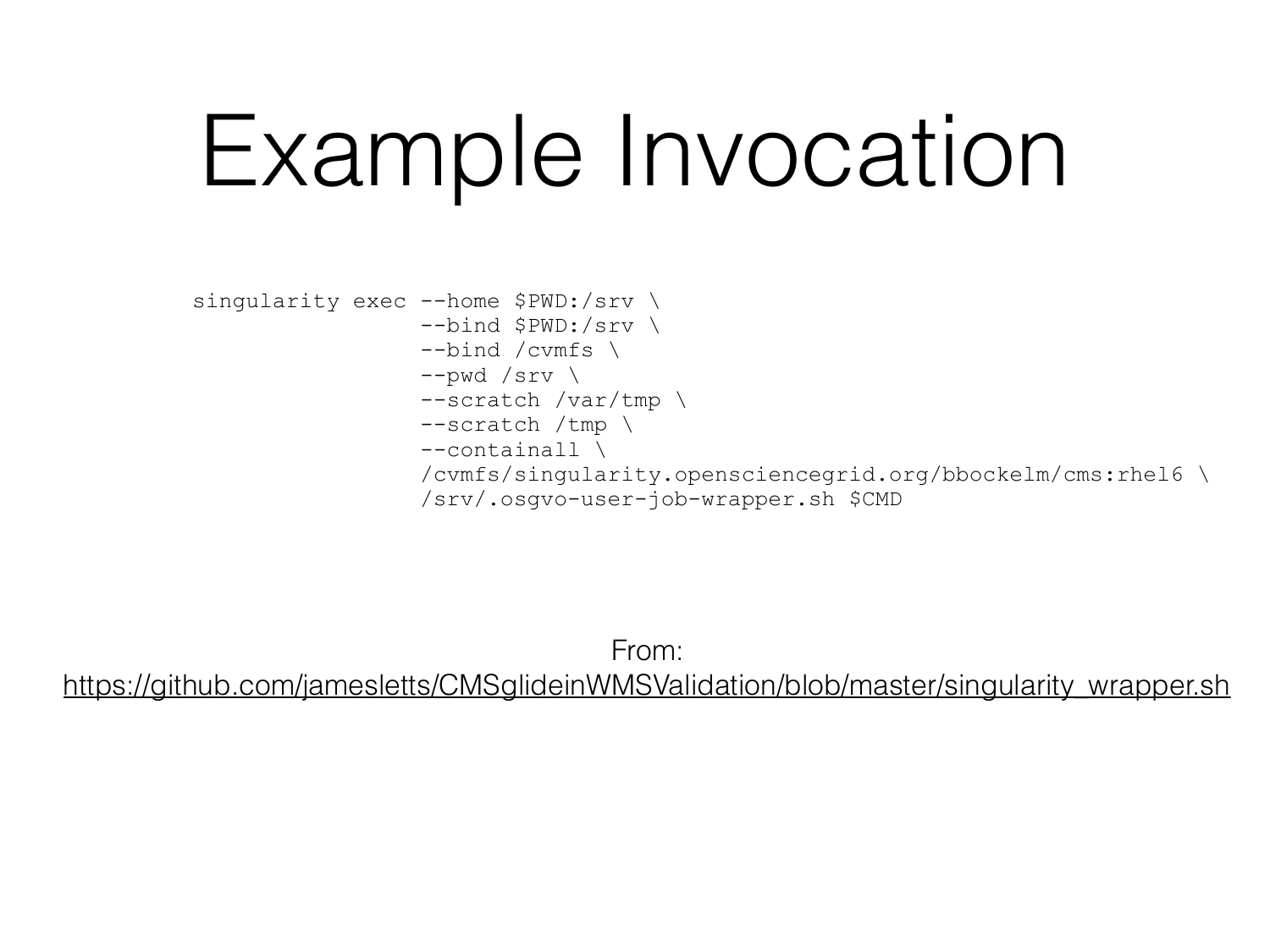## Portable OS environment

- How do we deliver an OS environment to CMS pilots?
	- Singularity has its own image creation utilities *or* **can convert Docker images**.
		- Given the immense ecosystem of Docker images and tooling, we have chosen the latter approach.
	- Traditionally, Singularity images are a single file. These get large: simple LIGO image might be about 4GB. Singularity can also just read from a directory.
	- What tool would CMS use to distribute a directory of software across the global infrastructure? CVMFS
	- CVMFS also provides per-file caching and file-level de-duplication. To launch python only requires downloading 3MB of data from a 3GB image. CVMFS also **provides efficient cache management**.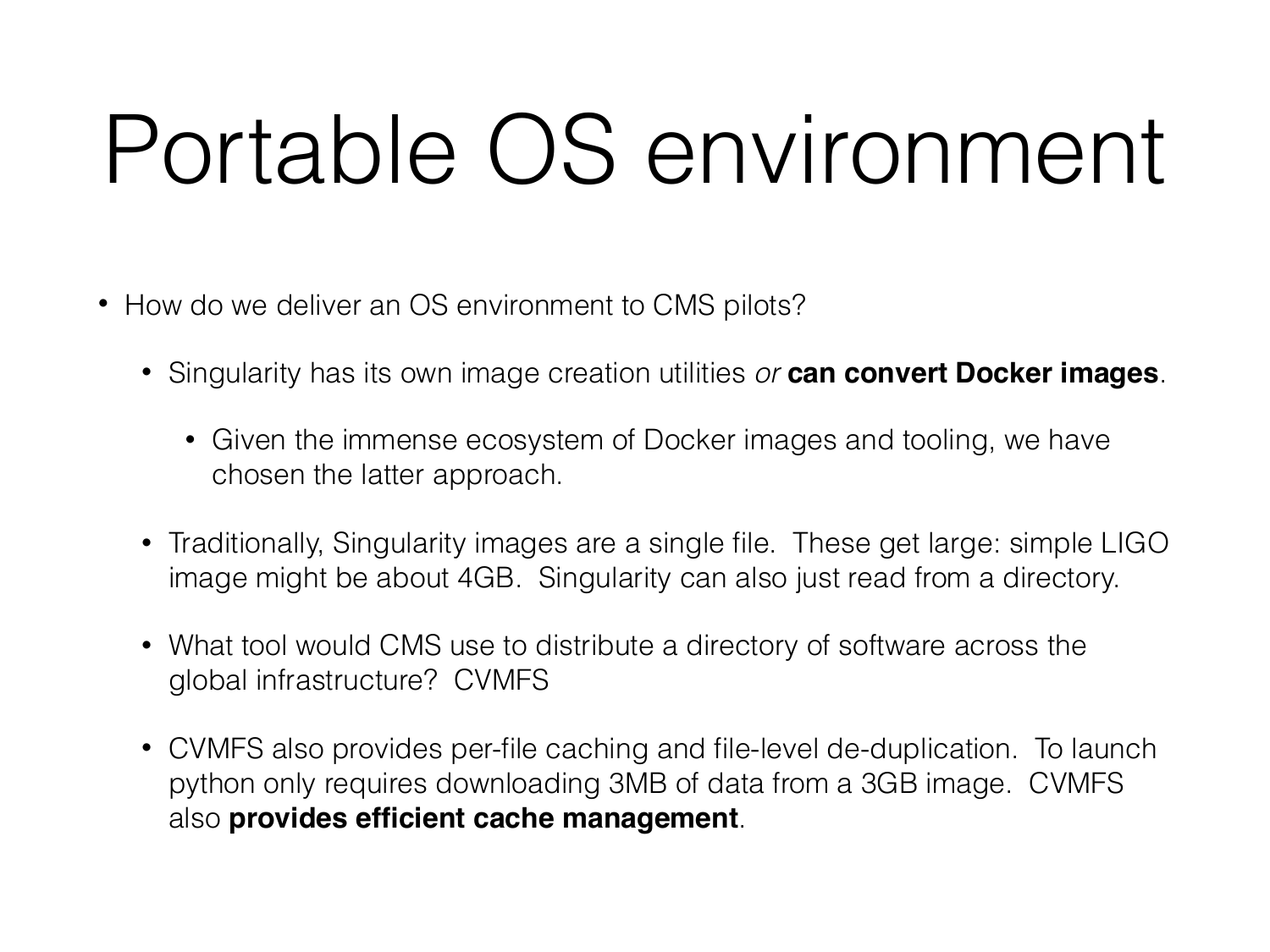## Inside the CMS container

- Inside the container, we have:
	- User payload processes, running (real UID) as the pilot user.
	- A full copy of the base RHEL6 (or 7!) OS, served from CVMFS. By default, everything is *read-only*.
	- Generate basic passwd, group, and resolv.conf so user environment is relatively sane.
	- User working directory is bind-mounted to /srv. \$HOME is set to /srv.
		- CVMFS and any POSIX storage elements are also a bind-mount inside the container.
		- User environment is updated to correct any changed file paths.
	- Pilot can select other files to copy or bind-mount inside container.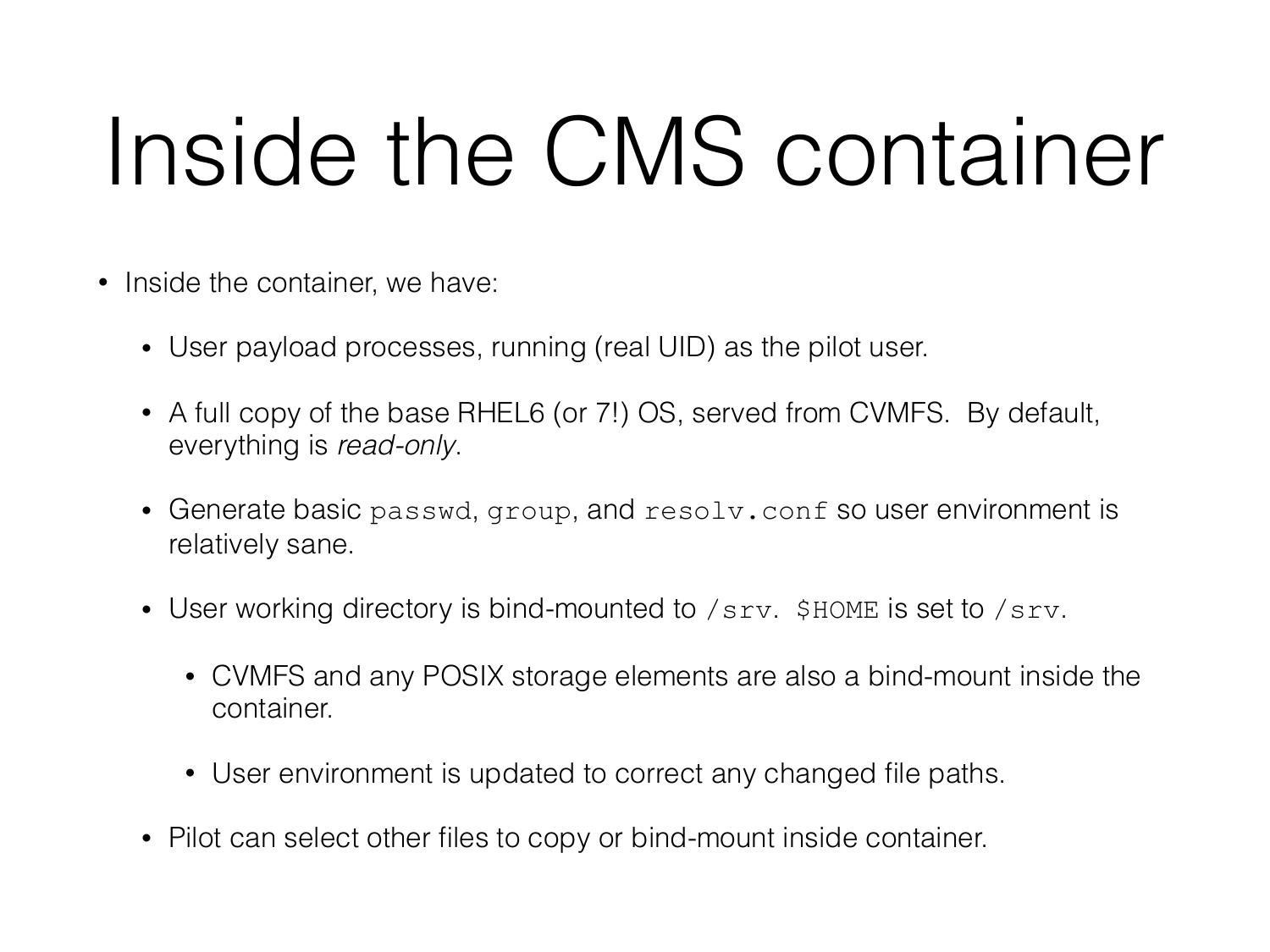## BYOC

- For CMS, we currently post the image to Docker Hub.
- [OSG maintains a list of images to synchronize \(https://github.com/](https://github.com/opensciencegrid/cvmfs-singularity-sync/blob/master/docker_images.txt) [opensciencegrid/cvmfs-singularity-sync/blob/master/](https://github.com/opensciencegrid/cvmfs-singularity-sync/blob/master/docker_images.txt) [docker\\_images.txt\)](https://github.com/opensciencegrid/cvmfs-singularity-sync/blob/master/docker_images.txt).
	- Users can send in PRs and get their image approved.
- Once approved, a docker push to update the container should be reflected in CVMFS in **about an hour**.
	- Look in /cvmfs/singularity.opensciencegrid.org.
- Not a CMS-specific: any OSG user can request a new image. Currently, only 2 of 36 images are from CMS.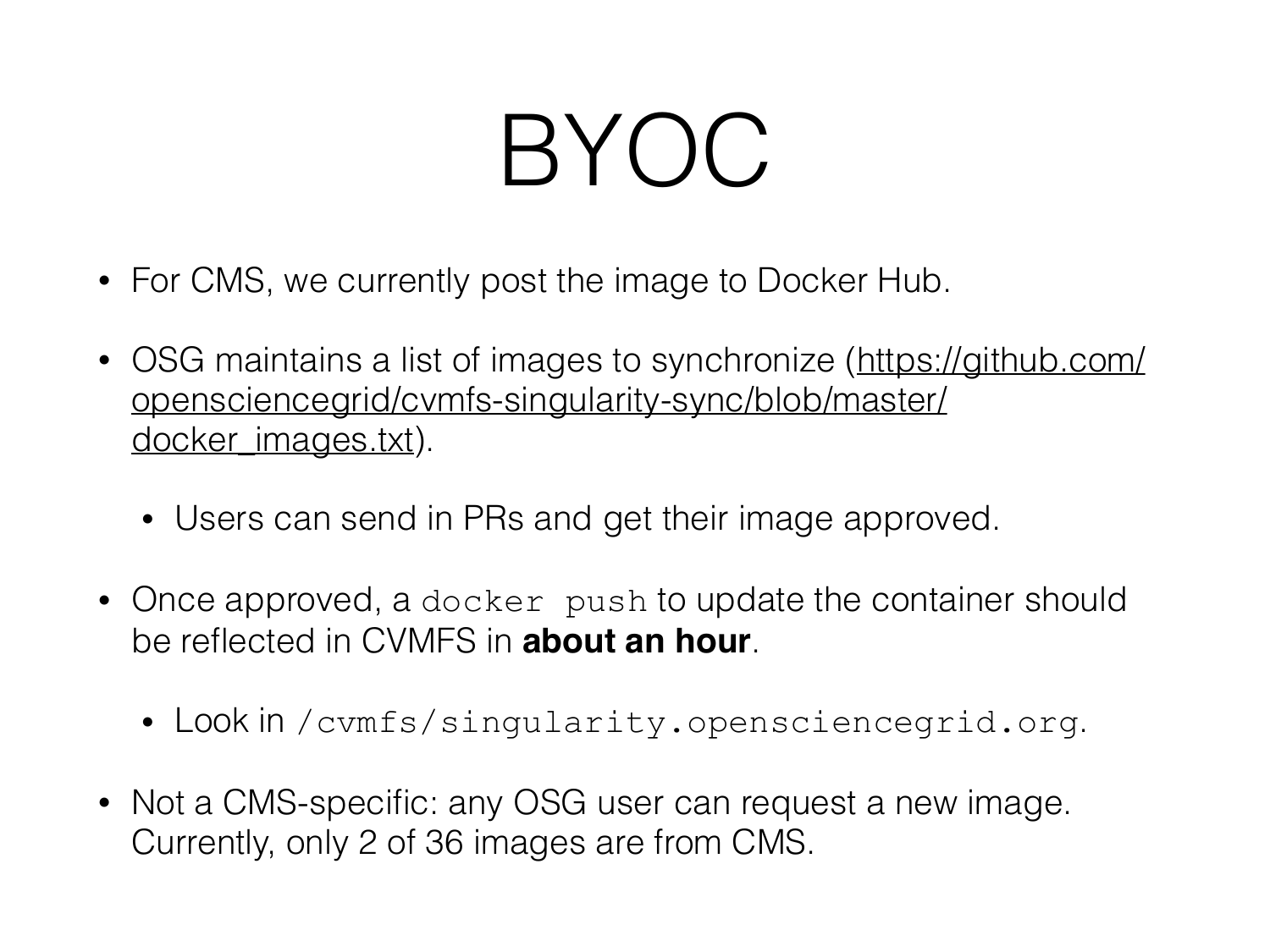## Status on OSG

- Currently, about 15 OSG sites provide Singularity in their runtime environment. **Wider US deploy than glexec**.
	- Worldwide, there are more including a testbed at CERN.
- OSG and CMS VOs have integrated Singularity support into their glideinWMS setup.
	- CMS is in testing; OSG is in production.
	- Much of the activity has occurred in the last few weeks. In early February, about 5% of the OSG pool supported Singularity. Currently, consistently 40-60% of the OSG pool.
- Learn more from the user support pages: <http://bit.ly/2mqt0DS>